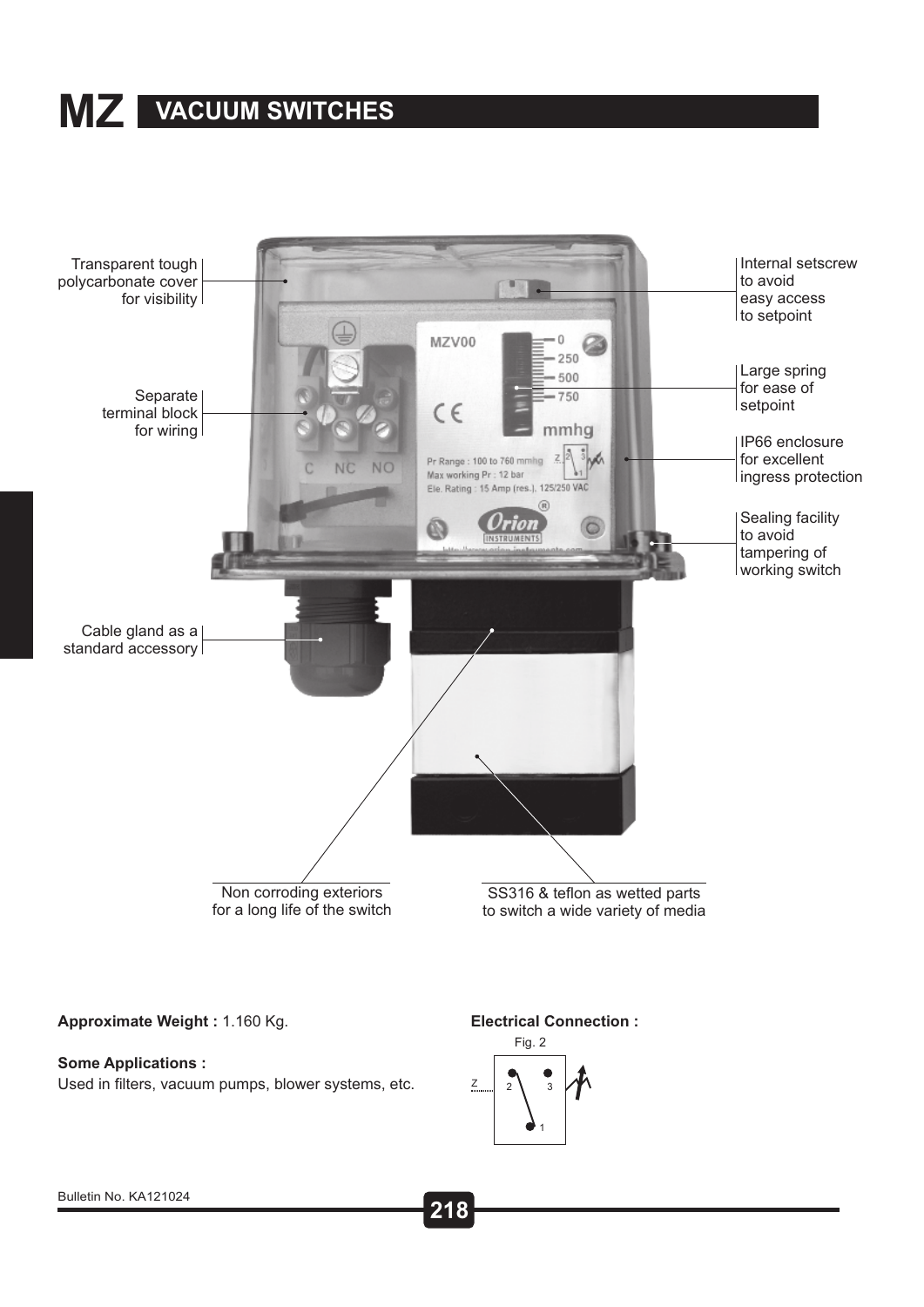### **VACUUM SWITCHES MZ**









**219 Figure 219 500 <b>500 500 500 500 500 500 500 500 500 500 500 500 500 500 500 500 500** Bulletin No. KA121024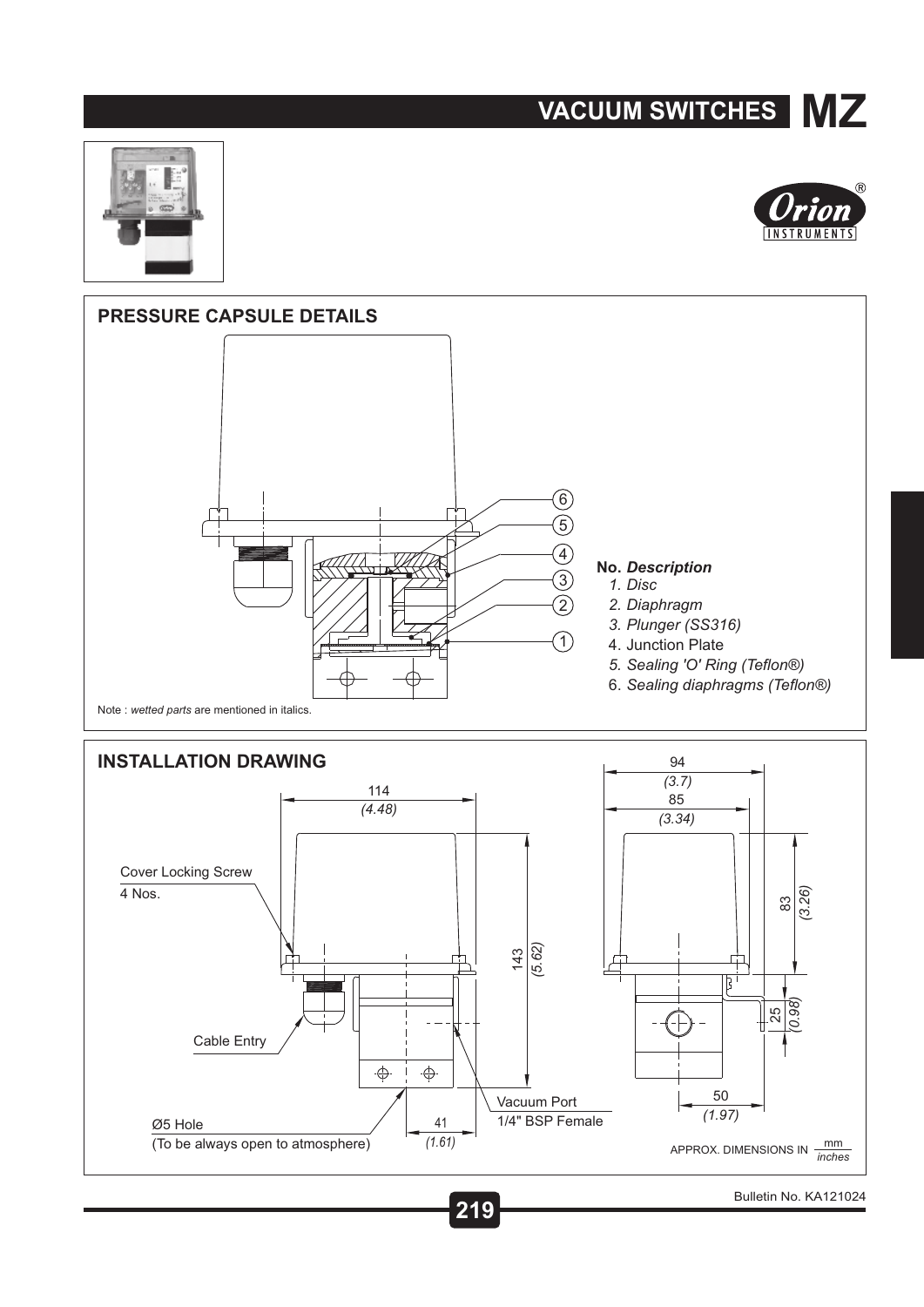# **VACUUM SWITCHES MZ**

### **RANGE SELECTION TABLE**

| <b>Range Code</b> | Range<br>mm Hg $('''$ Hg) | Differential* mm Hg ("Hg)<br>Approximate<br><b>Maximum</b><br>for "A8"<br>microswitch | <b>Maximum</b><br><b>Working Pressure</b><br>bar (psi) |  |
|-------------------|---------------------------|---------------------------------------------------------------------------------------|--------------------------------------------------------|--|
| V <sub>00</sub>   | † 760 - 100               | 50                                                                                    | 12                                                     |  |
|                   | $(29.92 - 3.94)$          | (1.97)                                                                                | (174.05)                                               |  |

\*Minimum differential increases with setpoint (Graphs available on request)

† Typical values achieved at sea level, total vacuum that can be achieved varies mainly with altitude.